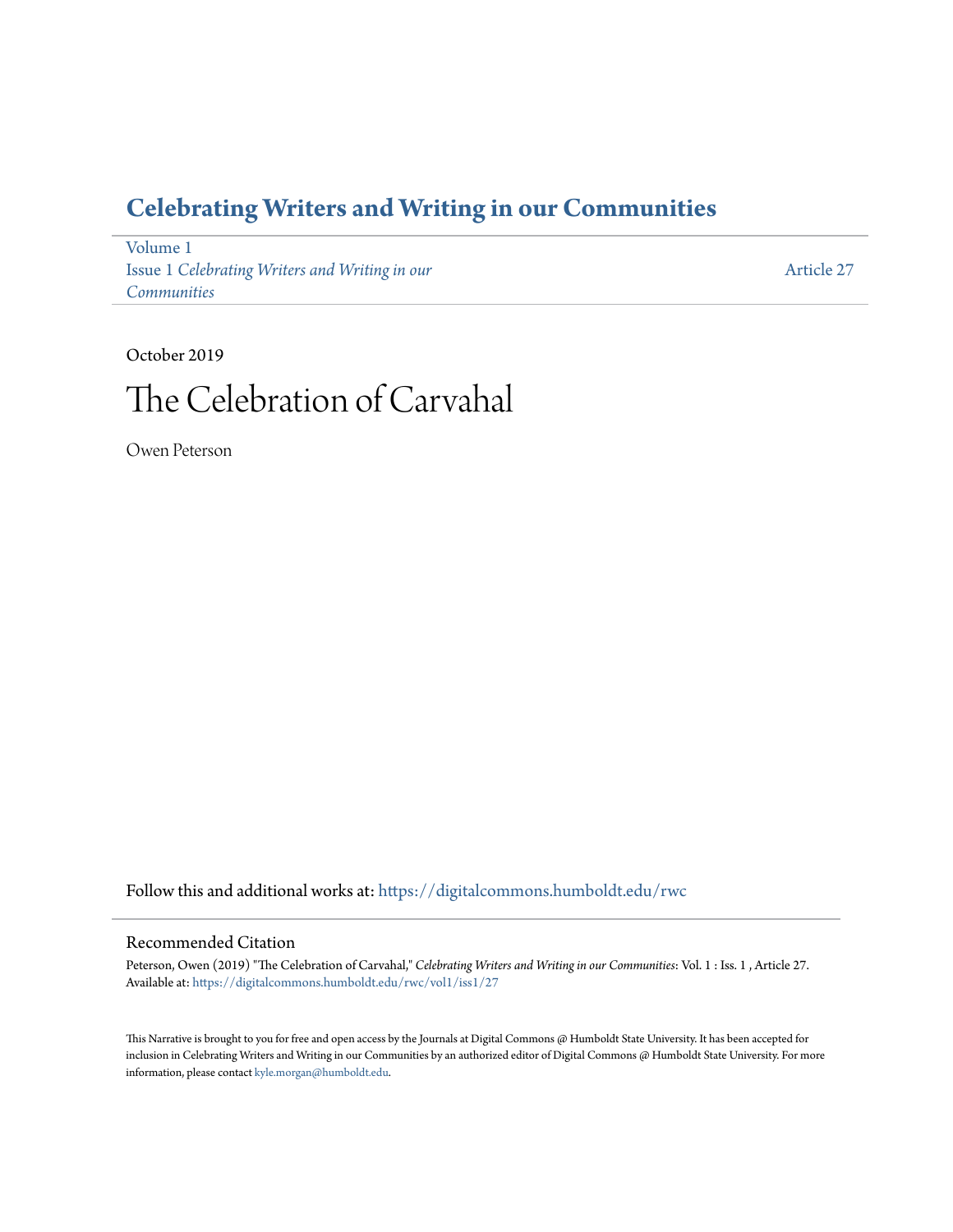## **The Celebration of Carvahal By: Owen Peterson**

After the first big snow, when almost nothing is brown or green, the holiday of Carvahal takes place. Each person receives seven items of extreme value from their family. The gifts are practical and useful; ones that a person could use for a long time. This is the story of how Carvahal began and, how two people found happiness and family again.

>>>>----------------------------------------------------⇒

Hawthorn, breathing heavily, hid under a stump of a longrotted spruce. He heard the high gravely, deep-throated scream of a rarely seen mountain lion. It sounded like a woman screaming in pain and torment. He gripped his bow tighter, a slightly recurve flatbow. A soft leather quiver on his back, belted around his waist and shoulder contained 7 crow-fletched arrows. Both of the objects had served him for many years. Hawthorn had been on his own ever since his small village had burned in a raid from the people of the Far East. He waited in silence for the beast to find him, he knew it was only a matter of time. His blood-soaked pants would make sure of it, not his blood but the blood of the caribou he had just begun to butcher.

Down by the creek he had felt the presence of an animal behind him as he was butchering his kill. He only had seconds to turn around to see the mountain lion, only 50 yards away. He slid down the side of the nearby ravine, grabbing branches of small shrubs, anything to slow his descent. When his feet landed on flat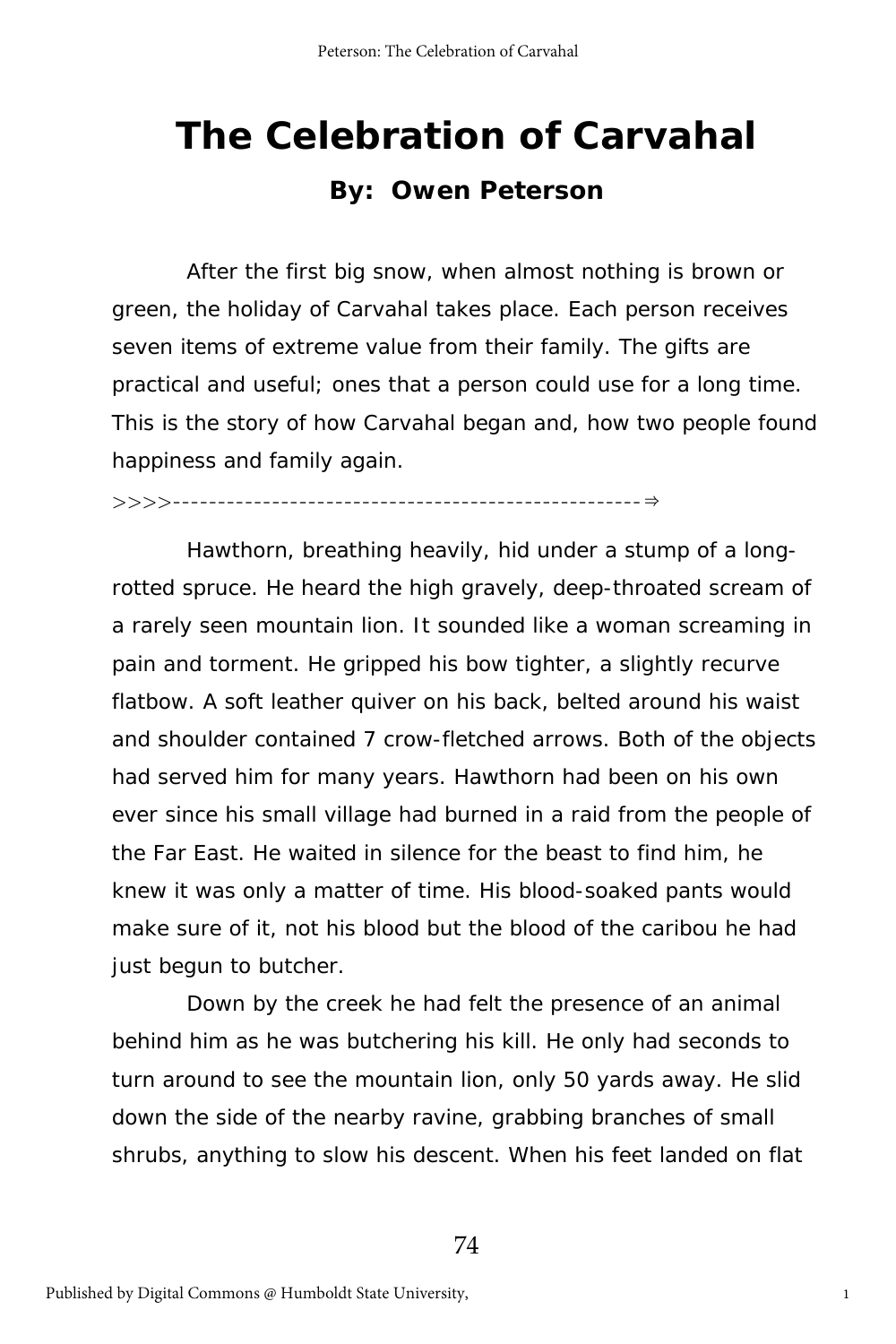ground he ran like he never had, and never would again. He saw the spruce log and hid, knowing he could not outrun the cat.

The growl came again this time closer. Then nothing. The stalk, he thought with grim certainty, would be silent, as would the killing strike. He was not disappointed. The beast jumped over the log and turned with the speed of a storm toward him. He knocked an arrow. He let himself see the shot, following the arrow along the shaft to the lion's chest. He felt sure of the shot as his fingers slipped of the waxed string. His arrow's path was true, embedding itself into the hide and muscle of the cat's chest, up to the fletchings. One last scream was torn from the animal. Slowly it came to rest facing East with the sun almost midway in the sky. Hawthorn's heart was still thumping inside his chest but he felt the calm starting to roll over him. The calm that comes when one is safe again. Even when the danger is still there in front of you and yet seemingly gone.

He thought of what he must do next. He would honor the tradition that every animal killed would be used to its full extent no matter its history. Humans had done much worse and it was not right to blame when your kind should be blamed to the same extent. He had just started to skin the lion when he heard the almost imperceptible noise of a small branch cracking. He immediately turned from his work, knife in hand but almost as quickly realized, there was no need to worry. It was a boy of about 13 years. He did not carry much; just a small but well made, powerful bow; a quiver filled with hawk-feather fletched arrows, and a pack slung over his shoulder. One that must have carried all the rest he owned.

75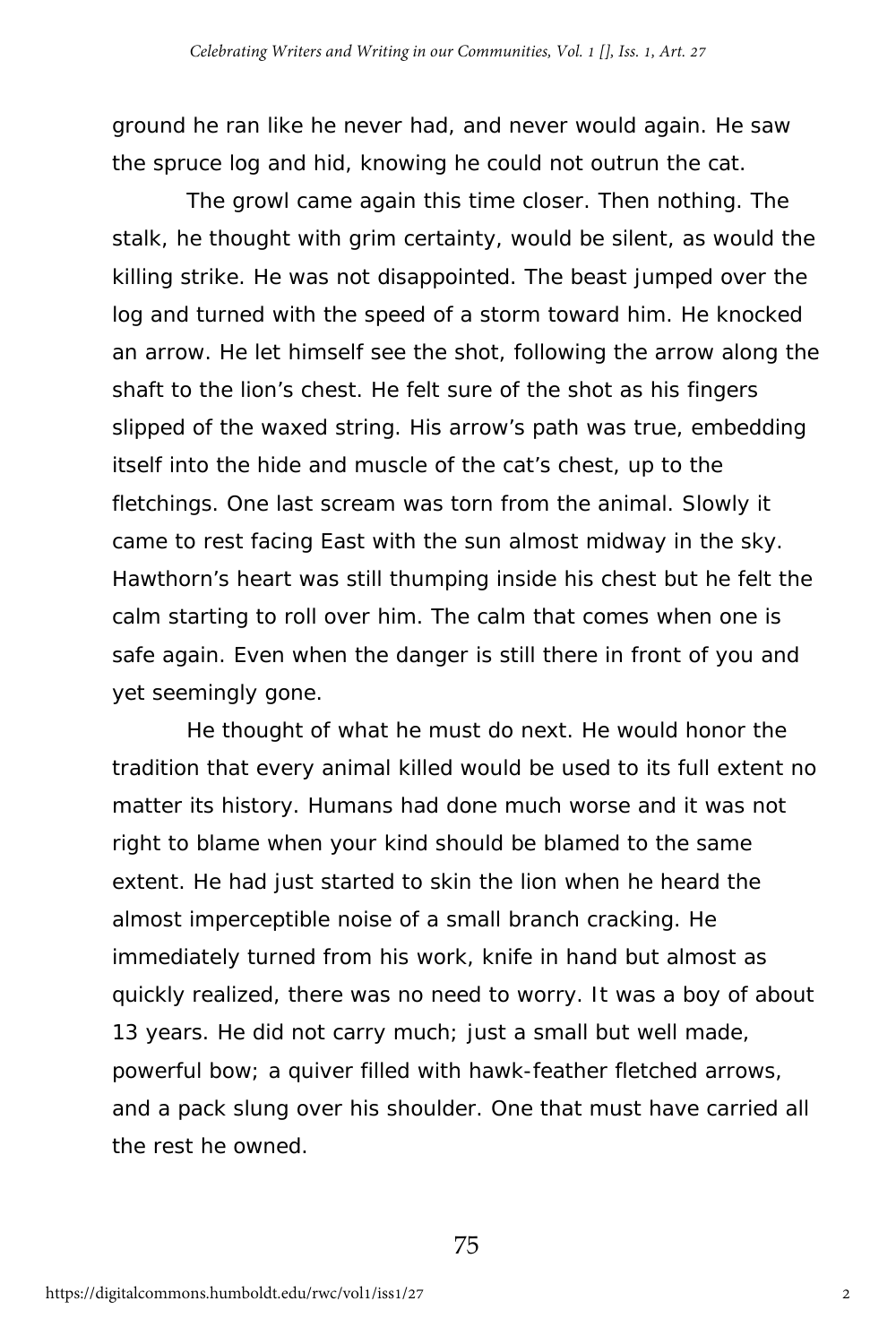"My name is Red Hawk, I mean you no harm," said the new comer in a hesitant manner as if not sure what to expect.

"Why are you here in the wilderness alone?" replied Hawthorn, wiping off the blade of the knife and sheathing it as he did so.

"The village I lived in is no longer anything but ash and scorched rock. Pillaged by raiders. Set a-flame when almost nothing remained. The raiders have weapons like none I have ever seen; balls of metal shooting from a metal tube. Not as quick to reload as our bows but still able to cause an enormous amount of damage," Red Hawk answered.

"That too is my story. The men of the East raided my village and left me to fend for myself...until now," informed Hawthorn, a sad edge to his voice.

"What do you mean *until now*? Will you let me join you?" inquired Red Hawk only daring to hope.

"If you wish but you must pull your weight on this journey, as I will,'' answered Hawthorn, laying down the terms of their partnership.

"I accept and hope I will not hinder you'' replied Red Hawk eagerly, sure not to miss his chance. The dark, cold winter was fast approaching, he stood a much better chance with a partner.

After many hours of butchering and hanging the meat, the two set up camp. Using spruce boughs and small saplings they built a medium-sized dome shelter against a large spruce. By that time a tinge of pink had come into the sky. Taking out his bow drill, Red Hawk started a fire close to the front of the shelter. He got out the heart of the caribou and placed it on a spruce board so he could season it with some herbs and shantrel.

76